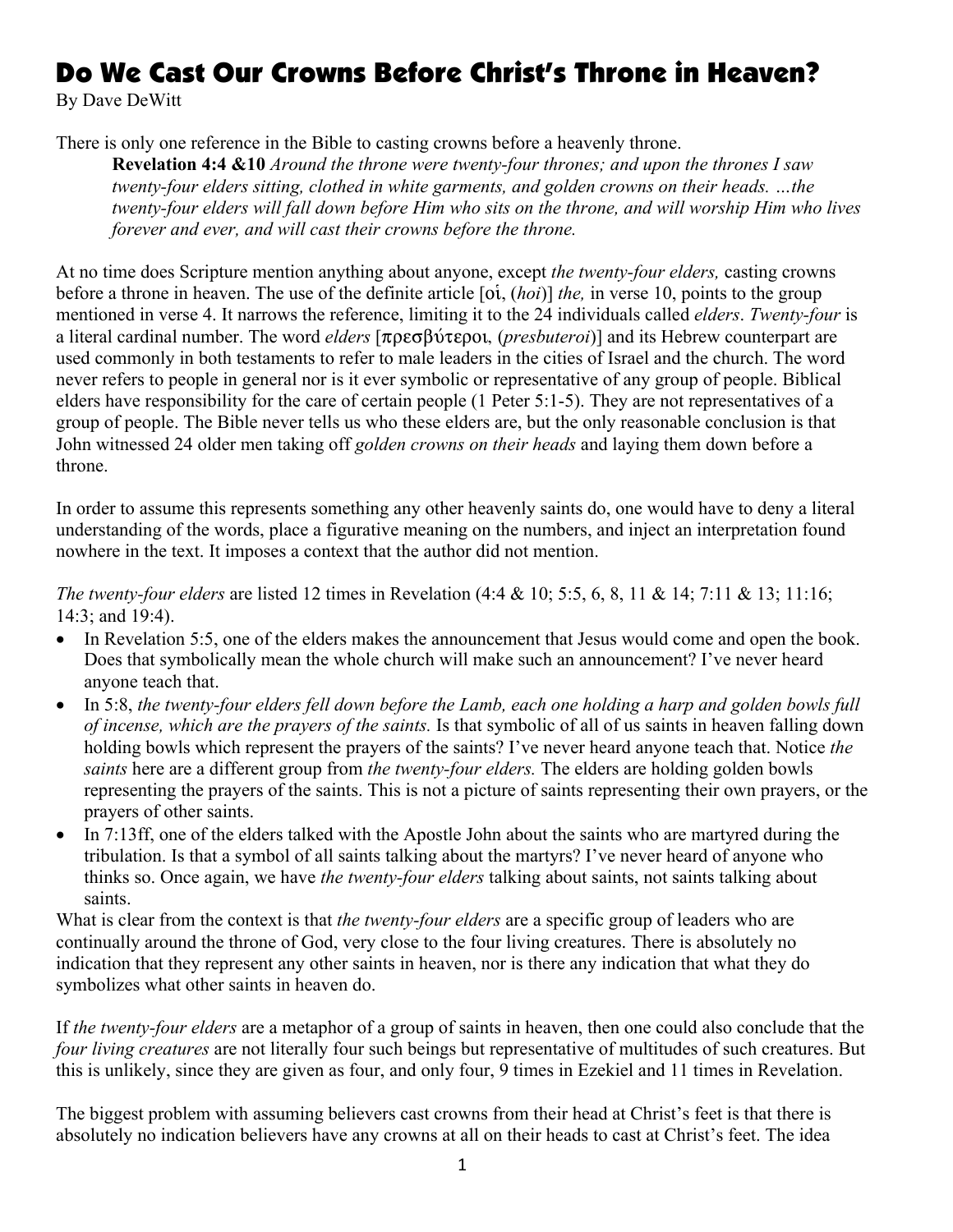comes from ignoring the context and transporting the meaning of *crowns* from one context to another. The crowns *the twenty-four elders* have are something they wear *on their heads* which can be taken off and *cast…before the throne.* The same word "crown," used for believers in the epistles, is a metaphor representing their spiritual rewards. The actual physical representation of believers' rewards in heaven are *white robes…fine linen bright and clean* (Revelation 7:9 & 13; 19:8 & 14; 22:14), not golden crowns *on their heads*.

## **There is no reference whatsoever to saints, in general, wearing crowns of any kind in heaven**

The word "crown" occurs seven times in the New Testament in reference to rewards of believers:

- **Philippians 4:1** *Therefore my beloved brethren whom I long to see, my joy and crown…* Paul's crown is the people whom he reached for Christ, not something to wear on his head.
- **1 Thessalonians 2:19** *For who is our hope or joy or crown of exultation? Is it not even you, in the presence of our Lord Jesus at His coming?*
- Paul's crown was his hope for rewards *in the presence of our Lord Jesus at His coming.* • **2 Timothy 4:8** *in the future there is laid up for me the crown of righteousness, which the Lord, the righteous Judge, will award to me on that day; and not only to me, but also to all who have loved His appearing.*

Paul's crown was the reward he would receive for *righteousness* along with all the other saints who *loved His appearing*.

- **James 1:12** *Blessed is a man who perseveres under trial; for once he has been approved, he will receive the crown of life which the Lord has promised to those who love Him.*  James' *crown* is a victory over trials on earth. The context has nothing to do with heaven. The *crown of life* is a way believers respond to trials on earth, not something they wear in heaven.
- **1 Peter 5:4** *When the Chief Shepherd appears, you will receive the unfading crown of glory.*  Peter uses the word *crown* as a metaphor of the *unfading glory* believers will be rewarded with *when the Chief Shepherd appears.*
- **Revelation 2:10** *Be faithful until death, and I will give you the crown of life.* Jesus told the believers at Smyrna if they endured martyrdom He would give them eternal rewards.
- **Revelation 3:11** *hold fast what you have, so that no one will take your crown.* Jesus warned the church at Philadelphia not to give in to the *hour of temptation, which shall come upon all the world* (v. 10)*,* so they will not lose their eternal rewards.

This idea, that the crowns are something believers give back to God, implies that whatever rewards we might receive for righteous acts don't matter much eternally. We just give them back to Jesus anyway. That contradicts the dominant New Testament teaching of heavenly rewards given as a result of a judgment on the works of the saints (1 Corinthians 3:11-15; 2 Corinthians 5:10; Hebrews 10:32-39). The difference in rewards allows the saints to serve God in greater or lesser ways throughout eternity (Matthew 13:23; 25:28). The crowns, referred to for the saints, are symbols of our eternal destiny, not some head covering to be thrown down in a ceremony.

In Revelation 4, where *the twenty-four elders* cast their crowns before the throne, there is no gathering of believers at all. There are only the four living creatures and the 24 elders. In chapter 19, the scene is quite different. In chapter 19, there are rewarded saints, *clothed in fine linen bright and clean*, not wearing crowns, and what they are doing is very different from what *the twenty-four elders* were doing in chapter 4. In Revelation 19, where the saints are also present, there is worship and praise, but not the casting of crowns*.* 

## **The idea that in heaven we cast crowns before Jesus is without any biblical support.**